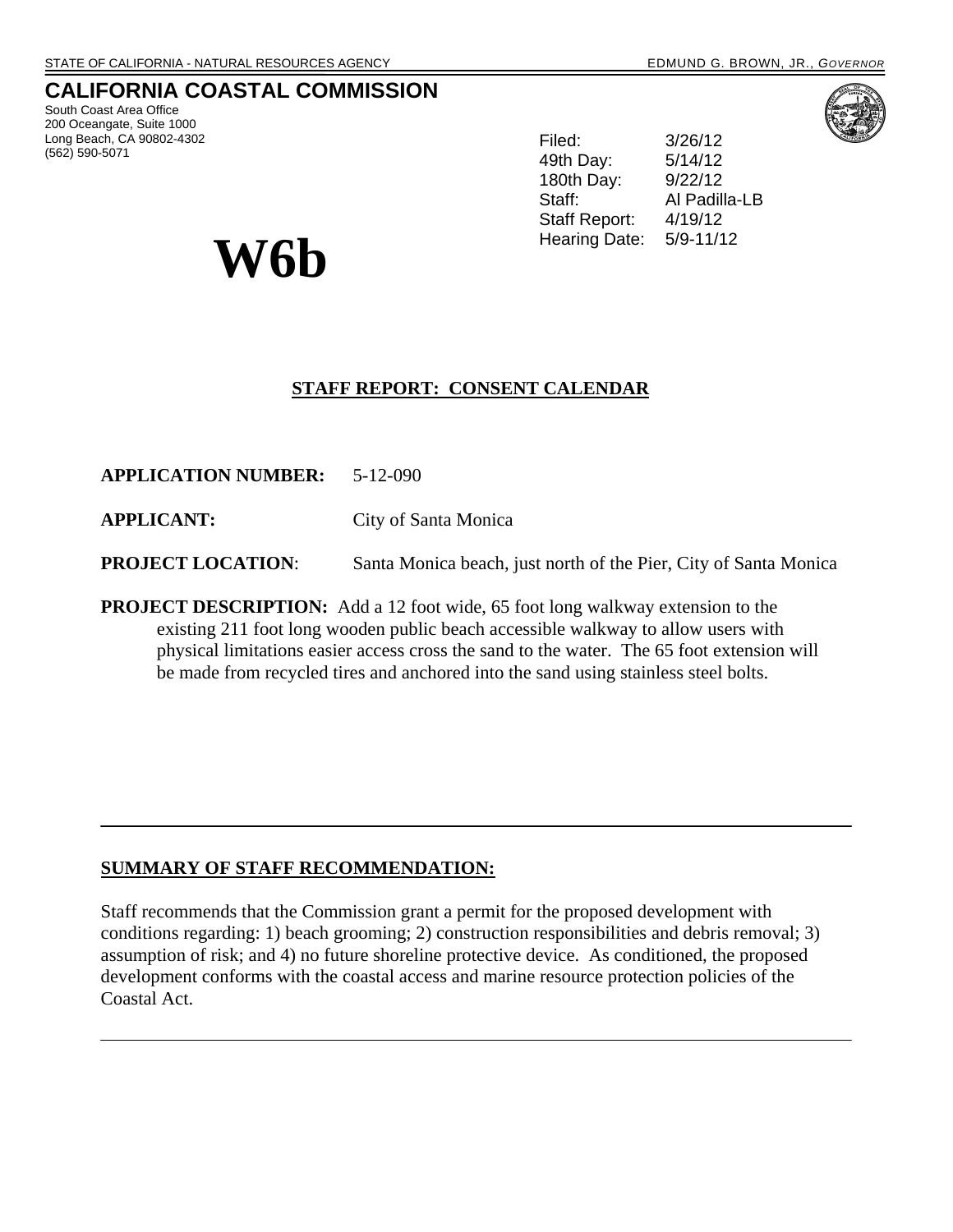# **Staff Report Table of Contents**

| 2. Construction Responsibilities and Debris Removal3 |  |
|------------------------------------------------------|--|
|                                                      |  |
|                                                      |  |
|                                                      |  |
|                                                      |  |
|                                                      |  |
|                                                      |  |
|                                                      |  |
|                                                      |  |

# **Appendix**

1. Standard Conditions

## **Exhibits**

- No. 1. Project Vicinity Map
- No. 2. Aerial View

No. 3. Site Plan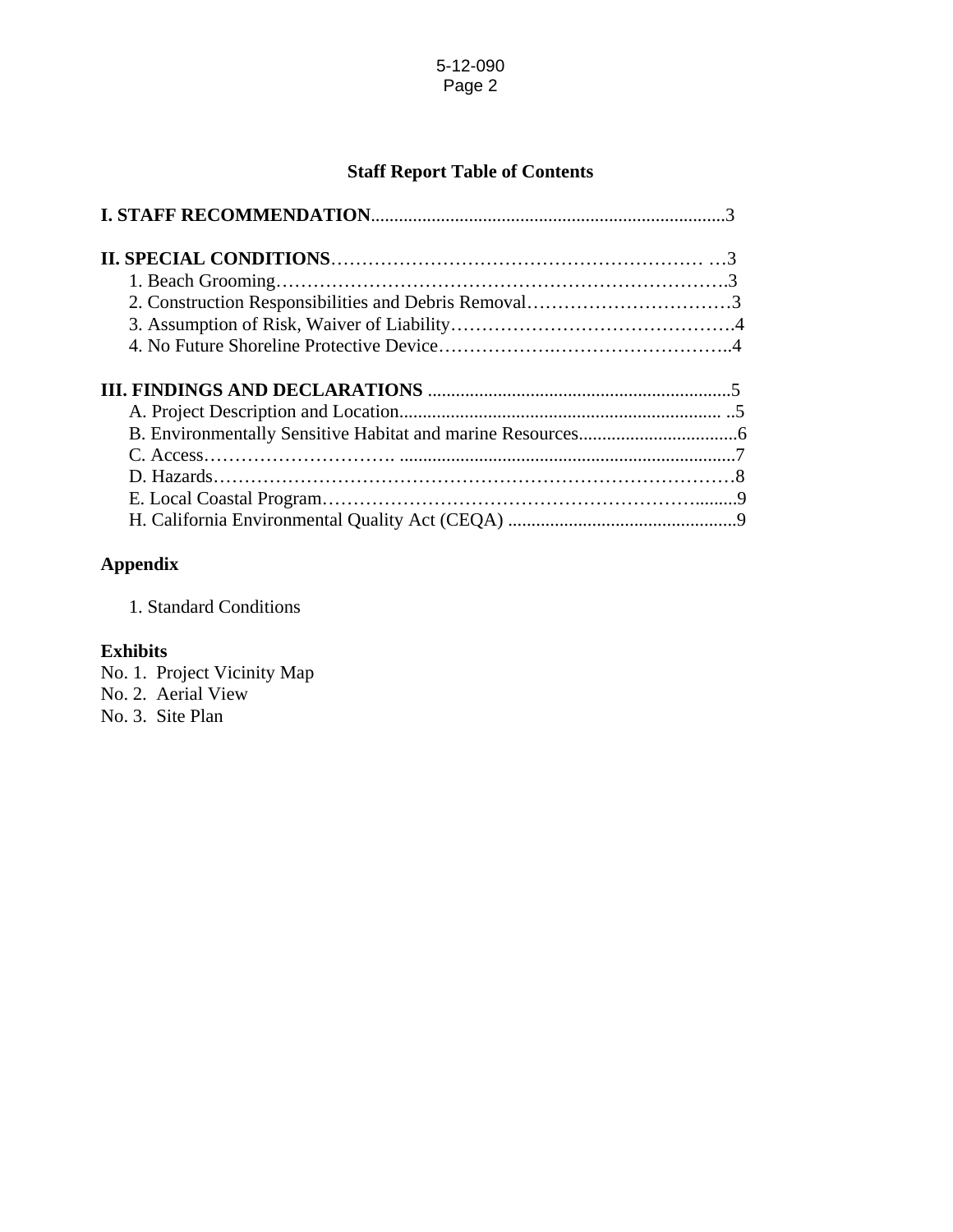# **I. STAFF RECOMMENDATION:**

Staff recommends that the Commission adopt the following resolution to **APPROVE** the coastal development permit application:

*MOTION: I move that the Commission approve coastal development permit applications included on the consent calendar in accordance with the staff recommendations.* 

Staff recommends a **YES** vote. Passage of this motion will result in approval of all permits included on the consent calendar. An affirmative vote of a majority of the Commissioners present is needed to pass the motion.

# **RESOLUTION TO APPROVE THE PERMIT:**

The Commission hereby approves a permit, subject to the conditions below, for the proposed development and adopts the findings set forth below on grounds that the development as conditioned will be in conformity with the provisions of Chapter 3 of the California Coastal Act and will not prejudice the ability of the local government having jurisdiction over the area to prepare a local coastal program conforming to the provisions of Chapter 3. Approval of the permit complies with the California Environmental Quality Act because either 1) feasible mitigation measures and/ or alternatives have been incorporated to substantially lessen any significant adverse effects of the development on the environment, or 2) there are no further feasible mitigation measures or alternative that would substantially lessen any significant adverse impacts of the development on the environment.

# **II. SPECIAL CONDITIONS**

# **1. Beach Grooming**

By acceptance of this permit, the applicant, City of Santa Monica, acknowledges and agrees that with the extension of the beach walkway as approved by this permit, the use of beach grooming machinery shall be prohibited below the High Tide Line (as generally depicted in Exhibit No. 3).

# **2. Construction Responsibilities and Debris Removal**

Applicant shall not allow discharge of silt or debris into coastal waters as a result of this project. By acceptance of this permit, the applicant agrees that the permitted development shall be conducted in a manner that protects water quality pursuant to the implementation of the following BMPs.

A. No construction materials, equipment, debris, or waste will be placed or stored where it may be subject to wave, wind, or rain erosion and dispersion.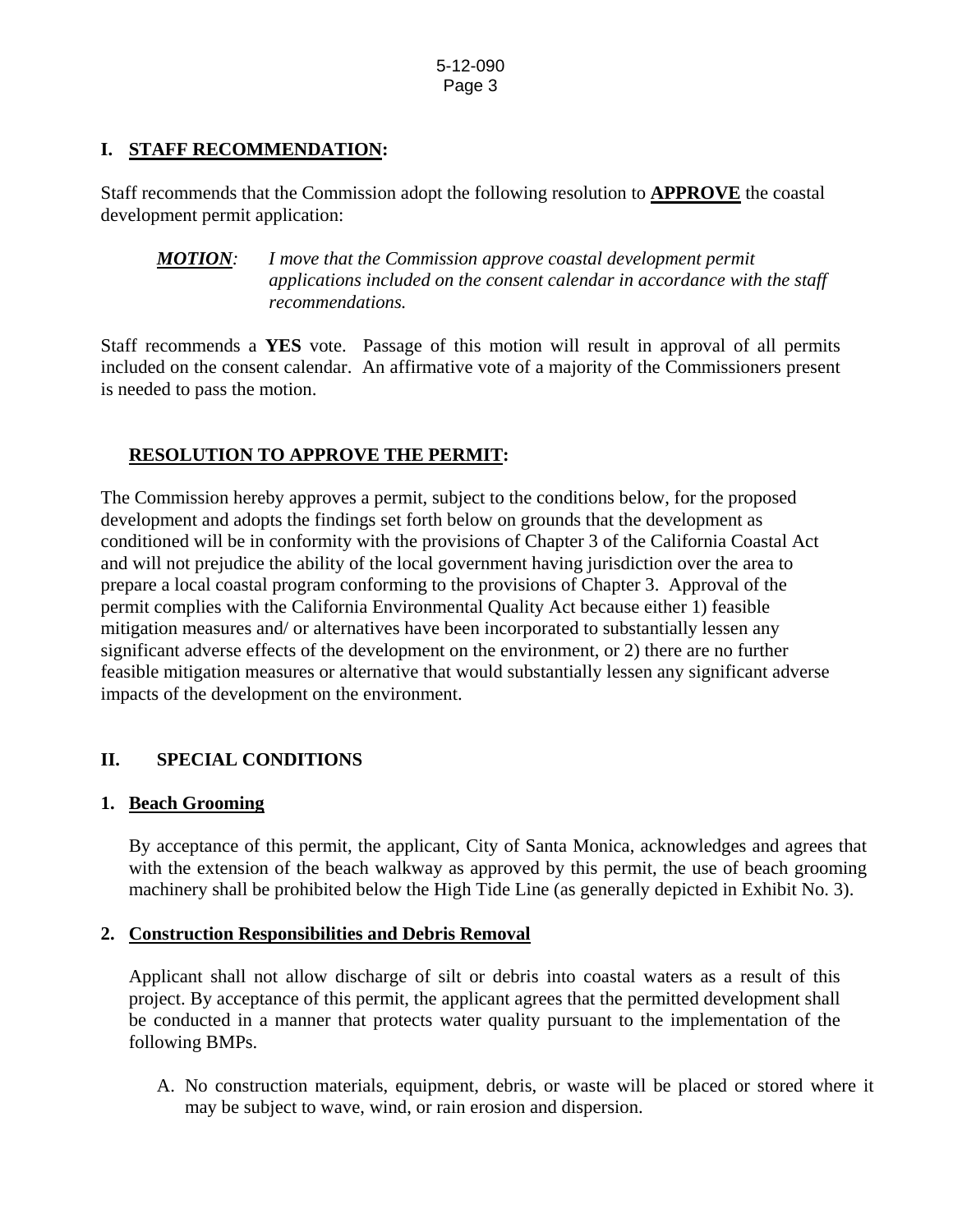- B. Staging and storage of construction machinery and storage of debris shall not take place on the beach.
- C. Any and all debris resulting from construction activities shall be removed from the beach area on a daily basis and disposed of at an appropriate location.
- D. Machinery or construction materials are prohibited at all times in the subtidal or intertidal zones.
- E. Erosion control/sedimentation Best Management Practices (BMP's) shall be used to control sedimentation impacts to coastal waters during project staging, demolition and construction. BMPs shall include a pre-construction meeting to review procedural and BMP guidelines.
- F. The applicant shall dispose of all demolition and construction debris resulting from the proposed project at an appropriate location outside the coastal zone. If the disposal site is located within the coastal zone, a coastal development permit or an amendment to this permit shall be required before disposal can take place.
- G. At the end of the construction period, the permittee shall inspect the project area and ensure that no debris, trash or construction material has been left on the beach or in the water, and that the project has not created any hazard to navigation.

## **3. Assumption of Risk, Waiver of Liability and Indemnity Agreement Applicable to Applicant**

**A.** By acceptance of this permit, the applicant, City of Santa Monica, acknowledges and agrees (i) that the site may be subject to hazards from wave and tidal action; (ii) to assume the risks to the applicant, City of Santa Monica, and the property that is the subject of this permit of injury and damage from such hazards in connection with this permitted development; (iii) to unconditionally waive any claim of damage or liability against the Commission, its officers, agents, and employees for injury or damage from such hazards; (iv) to indemnify and hold harmless the Commission, its officers, agents, and employees with respect to the Commission's approval of the project against any and all liability, claims, demands, damages, costs (including costs and fees incurred in defense of such claims), expenses, and amounts paid in settlement arising from any injury or damage due to such hazards; and (v) to include a provision in any subsequent lease of such property requiring the lessee to submit a written agreement to the Commission, for the review and approval of the Executive Director, incorporating all of the terms of subsection A of this condition.

**B.** PRIOR TO ISSUANCE OF THE COASTAL DEVELOPMENT PERMIT, the City of Santa Monica, as applicant, shall submit a written agreement, in a form and content acceptable to the Executive Director, incorporating all of the above terms of this condition.

### **4. No Future Shoreline Protective Device**

**A.** By acceptance of this Permit, the applicant agrees, on behalf of itself and all successors and assigns, that no shoreline protective device(s) shall ever be constructed to protect the development approved pursuant to Coastal Development Permit No. 5-12-090, and any other future improvements, in the event that the development is threatened with damage or destruction from waves, erosion, storm conditions, or other natural hazards in the future. By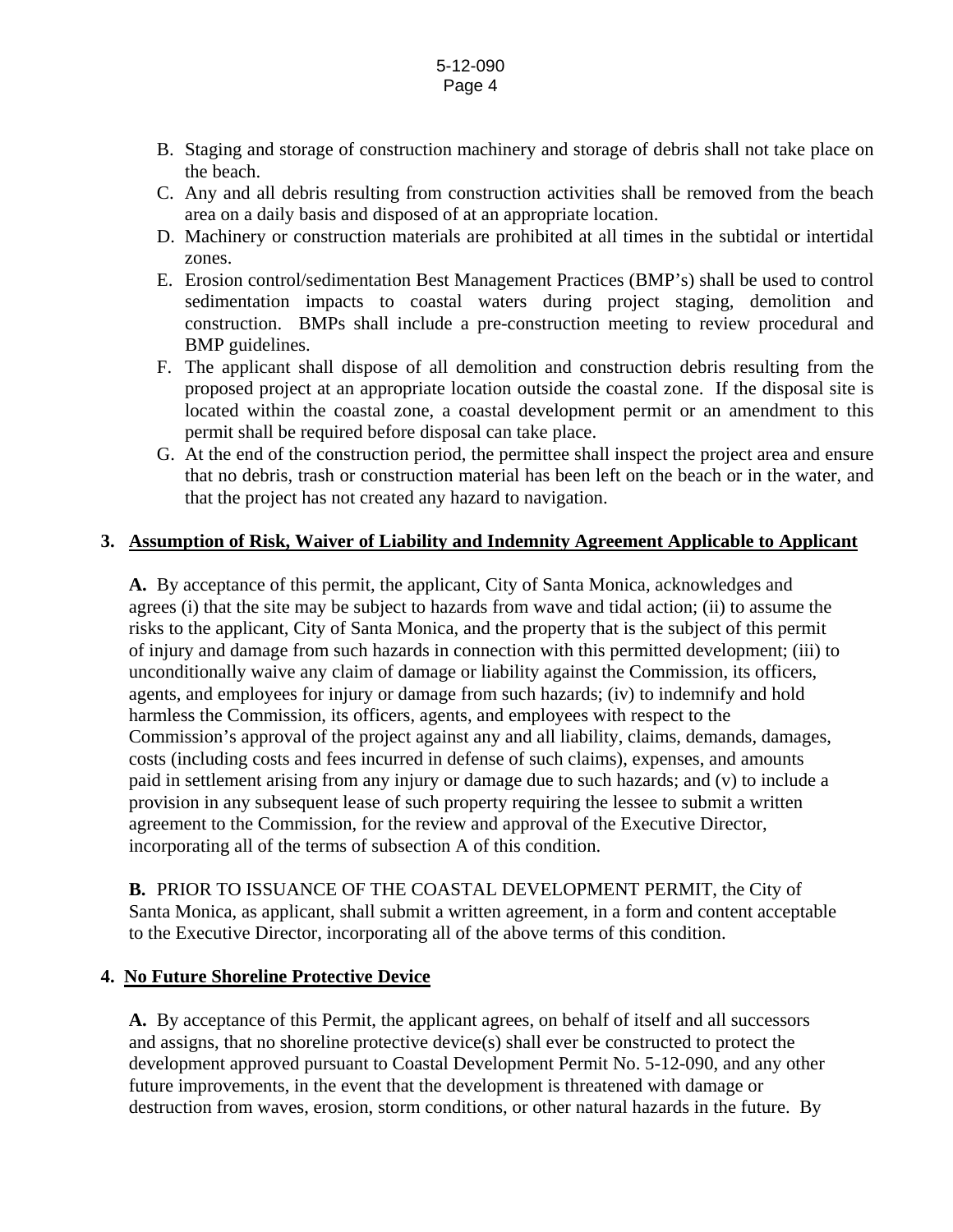acceptance of this Permit, the applicant hereby waives, on behalf of itself (or himself or herself, as applicable) and all successors and assigns, any rights to construct such devices that may exist under Public Resources Code Section 30235.

**B.** By acceptance of this Permit, the applicant further agrees, on behalf of itself and all successors and assigns, that the applicant shall remove the development authorized by this Permit, due to destruction or damage that leaves the walkway unusable or makes it hazardous to the public. In the event that portions of the development break off or separates, the applicant shall remove all recoverable debris associated with the development from the beach and ocean and lawfully dispose of the material in an approved disposal site. Such removal shall require a coastal development permit.

# **III. FINDINGS AND DECLARATIONS:**

The Commission hereby finds and declares:

# **A. Project Description and Location**

The City of Santa Monica proposes to add a 12-foot wide, 65-foot long walkway extension to the existing 211-foot long, 12-foot wide wooden public beach accessible walkway to allow users with physical limitations easier access across the sand to the water. The 65 foot extension will be made from recycled tires and anchored into the sand using stainless steel bolts.

The proposed project is located on the public beach immediately north of the City's Municipal Pier, in the City of Santa Monica. The existing wooden walkway begins at a wooden deck at sand level adjacent to the northside of the pier, and just west of the public beach parking lot (1550 Lot). The existing walkway extends in a northwest direction approximately 211-feet from the deck out towards the water. The existing walkway ends approximately 80-90 feet from the ocean's high tide line (HTL). The new extension will extend west 65-feet and end 20-25 feet from the HTL. The purpose of the accessible walkway is to provide easier beach access across the sandy beach to the water by people using wheelchairs, or others that are less mobile, including the elderly and small children. The proposed extension would place the terminus of the walkway closer to the waters edge to improve accessibility to the water.

The project is being funded through a Cal Recycle Tire Derived Product (TDP) Grant. The program provides funding for tire-derived products made from 100 percent California generated waste tires.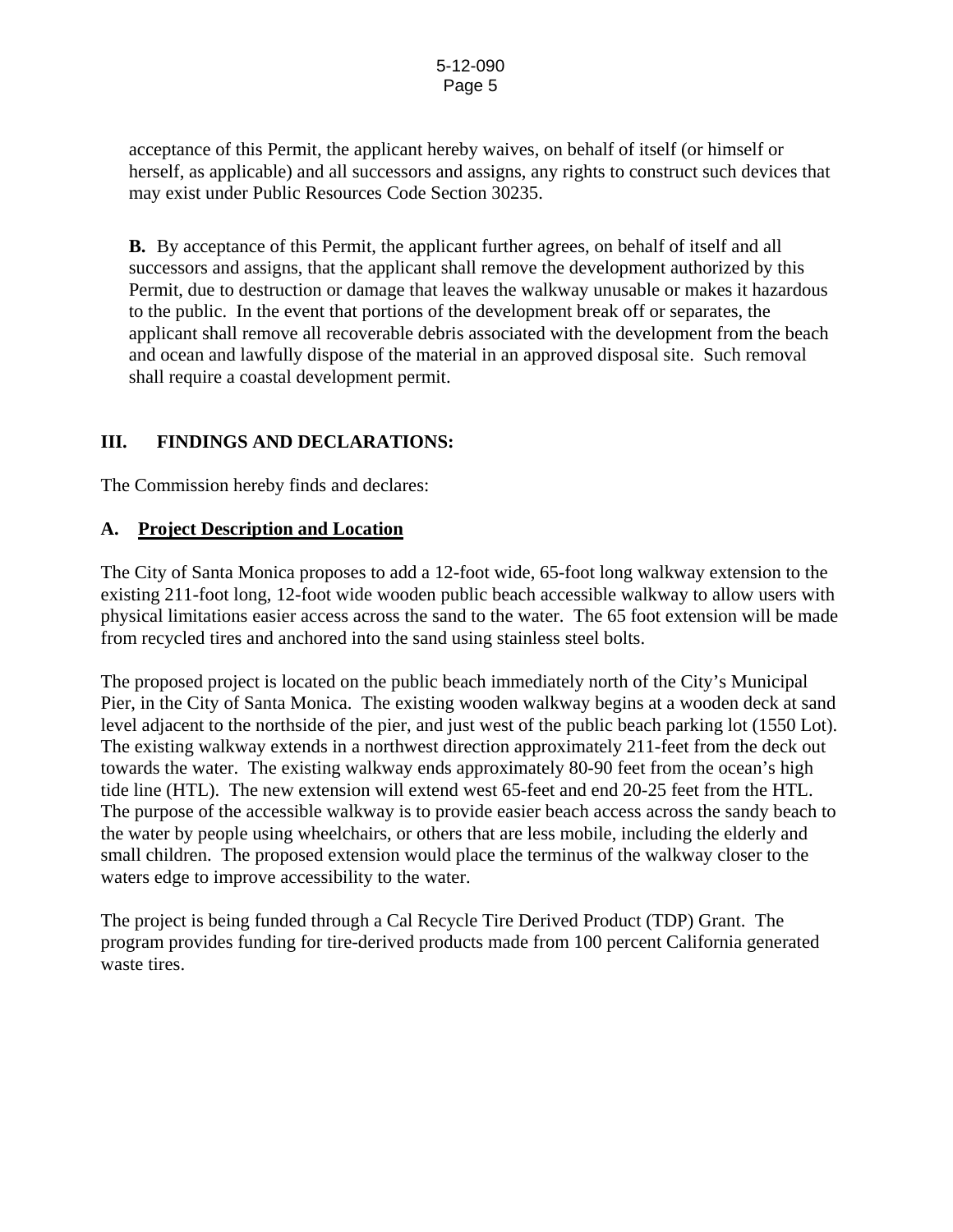## **B. Environmentally Sensitive Habitat and Marine Resources**

#### Section 30230 of the Coastal Act states:

*Marine resources shall be maintained, enhanced, and where feasible, restored. Special protection shall be given to areas and species of special biological or economic significance. Uses of the marine environment shall be carried out in a manner that will sustain the biological productivity of coastal waters and that will maintain healthy populations of all species of marine organisms adequate for long-term commercial, recreational, scientific, and educational purposes.* 

### Section 30231 of the Coastal Act states:

*The biological productivity and the quality of coastal waters, streams, wetlands, estuaries, and lakes appropriate to maintain optimum populations of marine organisms and for the protection of human health shall be maintained and, where feasible, restored through, among other means, minimizing adverse effects of waste water discharges- and entrainment, controlling runoff, preventing depletion of ground water supplies and substantial interference with surface water flow, encouraging waste water reclamation, maintaining natural vegetation buffer areas that protect riparian habitats, and minimizing alteration of natural streams.* 

### Section 30240 of the Coastal Acts states:

*(a) Environmentally sensitive habitat areas shall be protected against any significant disruption of habitat values, and only uses dependent on those resources shall be allowed within those areas.* 

*(b) Development in areas adjacent to environmentally sensitive habitat areas and parks and recreation areas shall be sited and designed to prevent impacts which would significantly degrade those areas, and shall be compatible with the continuance of those habitat and recreation areas*.

Sections 30230 and 30231 of the Coastal Act mandate that marine resources and coastal water quality shall be maintained and where feasible restored, protection shall be given to areas and species of special significance, and that uses of the marine environment shall be carried out in a manner that will sustain biological productivity of coastal waters.

One species of concern along the beaches of Santa Monica is the California grunion (Leuresthes tenuis). The California grunion is a small fish in the silversides family and is extremely unusual among fish in its spawning behavior. The grunion spawn on the sandy beaches in the project vicinity immediately following high tides from March to August. The eggs are incubated in the sand until the following series of high tide conditions, approximately 10 to 15 days, when the eggs hatch and are washed into the sea. California grunion is a species of concern due to its unique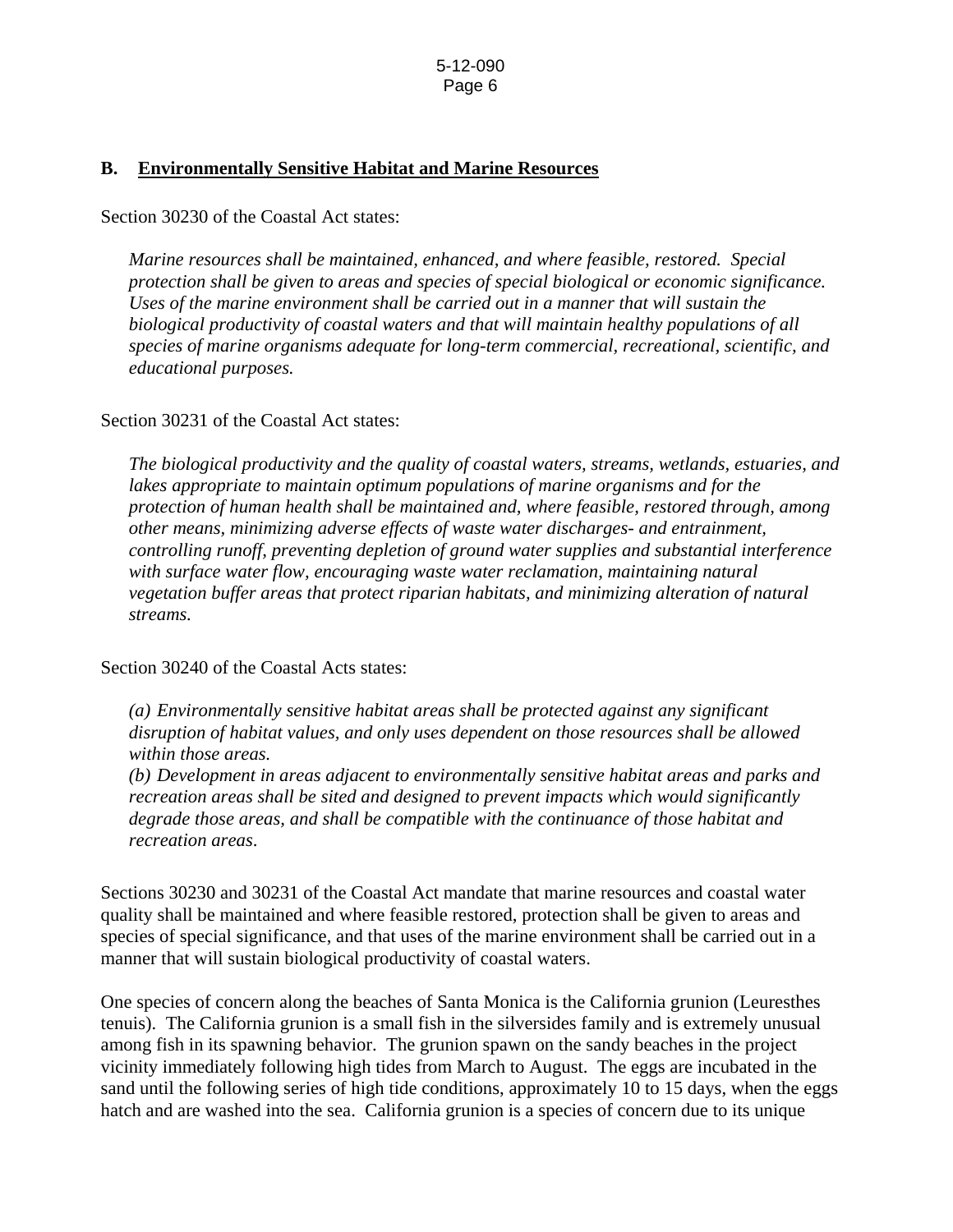spawning behavior. They are carefully managed as a game species. Project activities within the intertidal zone may disturb adult grunion during the run period and/or may bury incubating grunion eggs.

The City of Santa Monica routinely grooms the public beach with heavy machinery. Because of the location of the terminus of the proposed walkway near the high tide line (HTL), there is the potential to impact the California grunion (Leuresthes tenuis) if grooming activity extends beyond the HTL. According to DFG all gently sloping sandy beaches are potential grunion spawning habitat. The City states that current grooming activity stays along the dry sand area and does not extend below the HTL. The construction of the walkway will terminate 20-25 feet above the HTL providing adequate room for the grooming machinery to stay on the dry sand and not extend beyond the HTL. Therefore, the location of the new extension will not adversely impact grunion habitat. Special Condtion No. 1 is necessary to ensure that the extension of the walkway will not cause existing beach grooming machinery to extend below the HTL.

The proposed construction activity will be occurring in a location where there is a potential for a discharge of polluted runoff from the project site into coastal waters. The storage or placement of construction material, or debris, in a location where it could be carried into coastal waters could impact water quality. The City is requiring that the contractors implement Best Management Practices during construction. To ensure that BMPs are incorporated to reduce the potential for construction and post-construction related impacts on water quality, the Commission imposes Special Condition No. 2 requiring, but not limited to, the appropriate storage and handling of construction equipment and materials to minimize the potential of pollutants to enter coastal waters and for the use of on-going best management practices following construction; and requires monitoring and maintenance of the system. As conditioned, the Commission finds that the development conforms with Sections 30230 and 32031 of the Coastal Act.

# **C. Access**

Section 30210 of the Coastal Act states:

*In carrying out the requirement of Section 4 of Article X of the California Constitution, maximum access, which shall be conspicuously posted, and recreational opportunities shall be provided for all the people consistent with public safety needs and the need to protect public rights, rights of private property owners, and natural resource areas from overuse.* 

### Section 30211 of the Coastal Act states:

*Development shall not interfere with the public's right of access to the sea where acquired through use or legislative authorization, including, but not limited to, the use of dry sand and rocky coastal beaches to the first line of terrestrial vegetation.* 

Section 30212.5 of the Coastal Act states: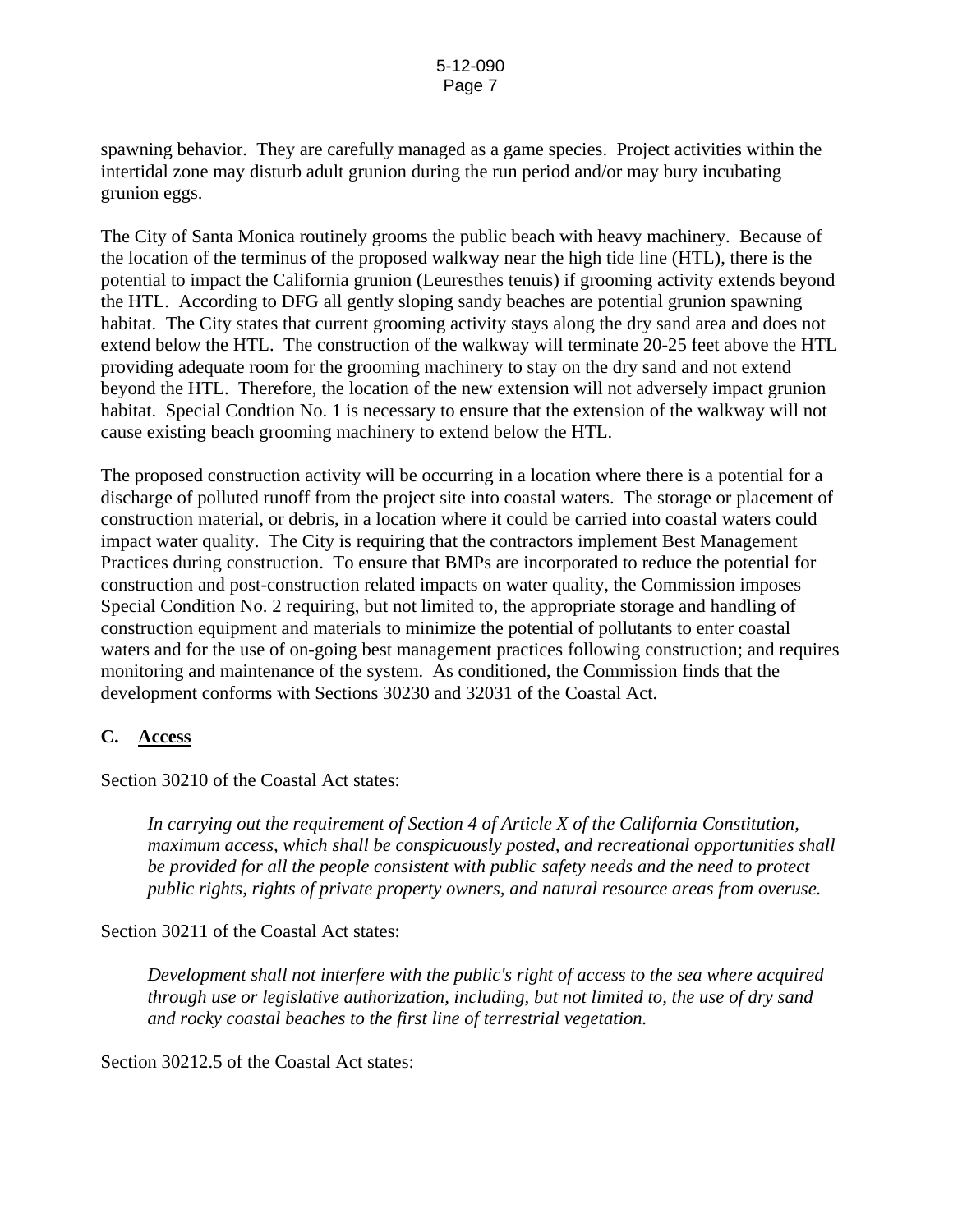#### 5-12-090 Page 8

*Wherever appropriate and feasible, public facilities, including parking areas or facilities, shall be distributed throughout an area so as to mitigate against the impacts, social and otherwise, or overcrowding or overuse by the public of any single area.* 

### Section 30213

*Lower cost visitor and recreational facilities shall be protected, encouraged, and, where feasible, provided. Developments providing public recreational opportunities are preferred.* 

Santa Monica has some of the broadest beaches in southern California. The beaches range from 400 to 500 feet wide. Just north of the pier, where the existing beach walkway is located, the beach is over 400 feet wide between the public parking lot and the water's edge and is one of the most popular beach areas in Santa Monica. Because of the broad widths of the beach and the demand for accessible walkways to aid the public that have mobility limitations, such as people in wheelchairs, elderly, and children, the City installed the existing walkway approximately 10 years ago; however, the City continuously received requests by the public to have the popular walkway extend closer to the water to provide easier access to the water. The proposed project will improve public beach access by extending the accessible walkway along the sandy beach providing easier access to the water to a segment of the public that may not be able to access the water area due to mobility restrictions.

Construction activity on the beach in an area that is heavily visited by the public could affect the public's ability to gain access to, and/or to make use of, the coast and nearby recreational facilities. However, according to the City, proposed construction will begin during the non-peak summer period, starting after the Labor Day weekend in September, to minimize impacts to public access and will take two to three days. During construction public access along the walkway will continue up to the construction area where the extension will be added. Public access will then be diverted around the construction area where the public can continue to access the surrounding sandy beach area and water. Therefore, the proposed development conforms with Sections 30210 through 30213, of the Coastal Act.

# **D. Hazards**

Section 30253 of the Coastal Act states that new development shall minimize risks to life and property in areas of high geologic, flood, and fire hazard, and assure stability and structural integrity, and neither create nor contribute significantly to erosion, geologic instability, or destruction of the site or surrounding area or in any way require the construction of protective devices that would substantially alter natural landforms along bluffs and cliffs. The proposed project involves construction of a new walkway subject to wave uprush. Development at such a location is inherently risky. To assure that the applicant is aware of the hazards and restrictions on the subject property, the Commission imposes Special Condition No. 3. Since the proposed development is near the water in an area that is subject to wave uprush, the Commission is imposing its standard waiver of liability special condition (Special Condition No. 3). Through Special Condition No. 3, the applicant is notified that the project site is in an area that is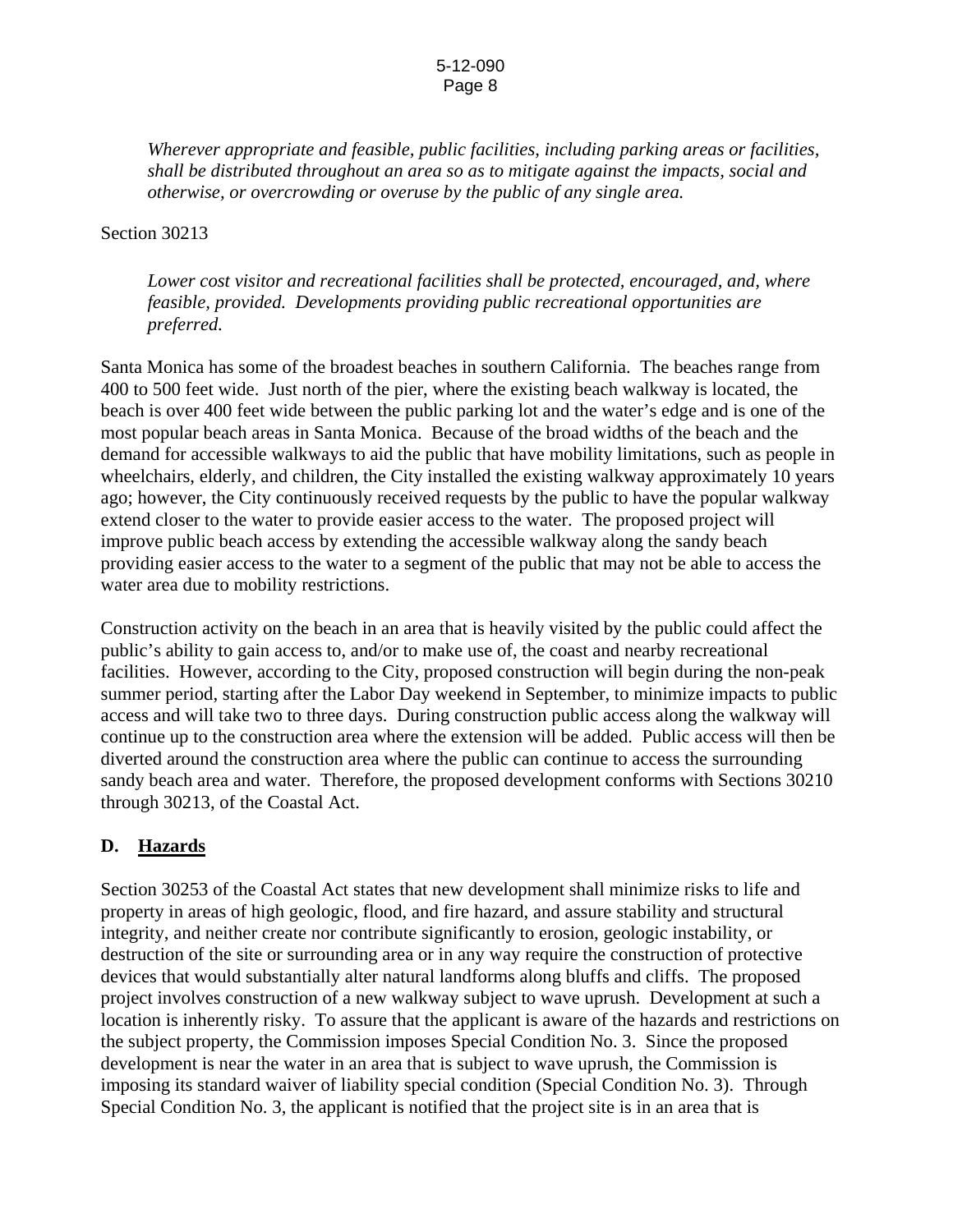potentially subject to wave action and flooding which could damage the proposed structures. The applicant is also notified that the Commission is not liable for such damage as a result of approving the permit for development. In addition, the condition insures that future lessees of the property will be informed of the risks, and the Commission's immunity from liability.

To further ensure that the proposed project is consistent with Sections 30251 and 30253 of the Coastal Act, and to ensure that the proposed project does not result in future adverse effects to coastal processes, the Commission imposes Special Condition No. 4 which would prohibit the applicant from constructing a shoreline protective device for the purpose of protecting any of the development proposed as part of this application. This condition is necessary because it is impossible to completely predict what conditions the proposed structure may be subject to in the future.

By imposing the "No Future Shoreline Protective Device" special condition, the Commission requires that no shoreline protective devices shall ever be constructed to protect the development approved by this permit in the event that the development is threatened with damage or destruction from waves, erosion, storm conditions or other natural hazards in the future. The Commission also requires that the applicant remove the structure if any government agency has ordered that the structure be removed due to wave uprush and flooding hazards. In addition, in the event that portions of the development are destroyed on the beach before they are removed, the applicant shall remove all recoverable debris associated with the development from the beach and ocean and lawfully dispose of the material in an approved disposal site. Such removal shall require a coastal development permit.

Therefore, only as conditioned does the Commission find the proposed project consistent with Sections 30251 and 30253 of the Coastal Act.

# **E. Local Coastal Program**

Coastal Act section 30604(a) states that, prior to certification of a local coastal program ("LCP"), a coastal development permit can only be issued upon a finding that the proposed development is in conformity with Chapter 3 of the Act and that the permitted development will not prejudice the ability of the local government to prepare an LCP that is in conformity with Chapter 3. In August 1992, the Commission certified, with suggested modifications, the land use plan portion of the City of Santa Monica's Local Coastal Program, excluding the area west of Ocean Avenue and Neilson way (Beach Overlay District). On September 15, 1992, the City of Santa Monica accepted the LUP with suggested modifications. The proposed development is consistent with Chapter 3 of the Coastal Act. Approval of the project will not prejudice the ability of the local government to prepare a Local Coastal Program that is in conformity with the provisions of Chapter 3 of the Coastal Act.

# **F. California Environmental Quality Act**

As conditioned, there are no feasible alternatives or additional feasible mitigation measures available that would substantially lessen any significant adverse effect that the activity may have on the environment. Therefore, the Commission finds that the proposed project, as conditioned to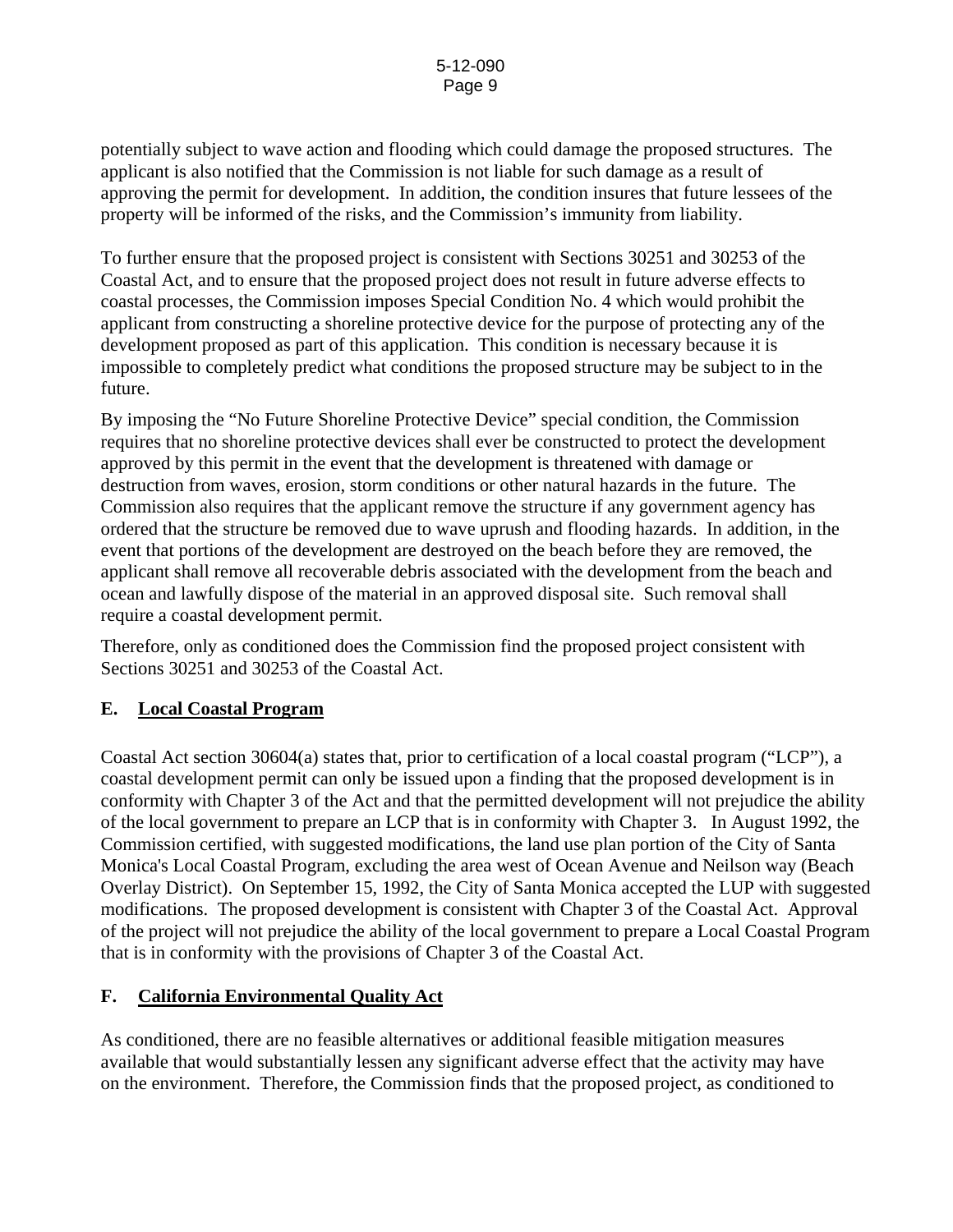mitigate the identified impacts, is the least environmentally damaging feasible alternative and can be found consistent with the requirements of the Coastal Act to conform to CEQA.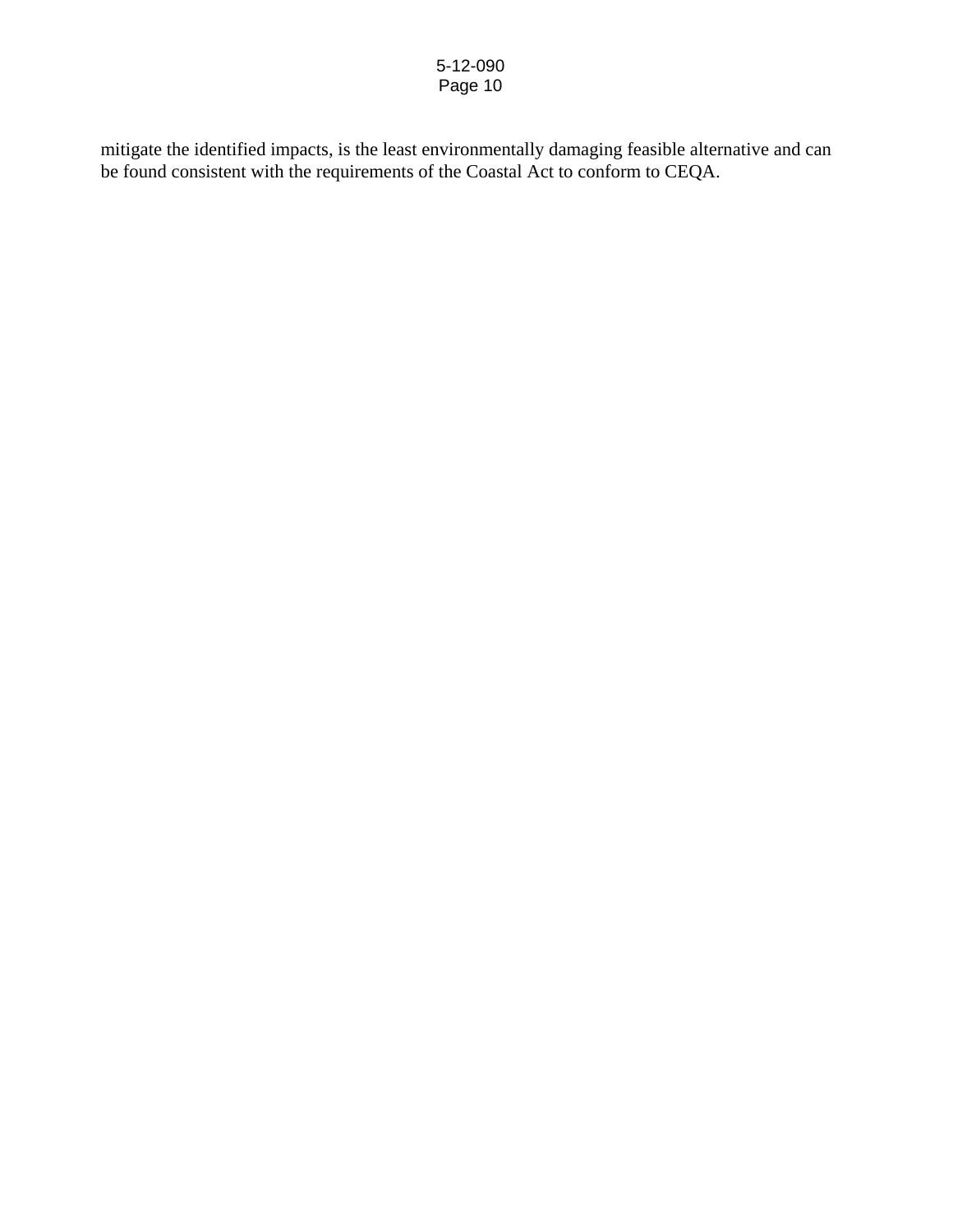# **APPENDIX**

# **SUBSTANTIVE FILE DOCUMENTS:**

1. City of Santa Monica's certified LUP.

# **STANDARD CONDITIONS:**

- 1. Notice of Receipt and Acknowledgment. The permit is not valid and development shall not commence until a copy of the permit, signed by the permittee or authorized agent, acknowledging receipt of the permit and acceptance of the terms and conditions, is returned to the Commission office.
- 2. Expiration. If development has not commenced, the permit will expire two years from the date on which the Commission voted on the application. Development shall be pursued in a diligent manner and completed in a reasonable period of time. Application for extension of the permit must be made prior to the expiration date.
- 3. Interpretation. Any questions of intent or interpretation of any condition will be resolved by the Executive Director or the Commission.
- 4. Assignment. The permit may be assigned to any qualified person, provided assignee files with the Commission an affidavit accepting all terms and conditions of the permit.
- 5. Terms and Conditions Run with the Land. These terms and conditions shall be perpetual, and it is the intention of the Commission and the permittee to bind all future owners and possessors of the subject property to the terms and conditions.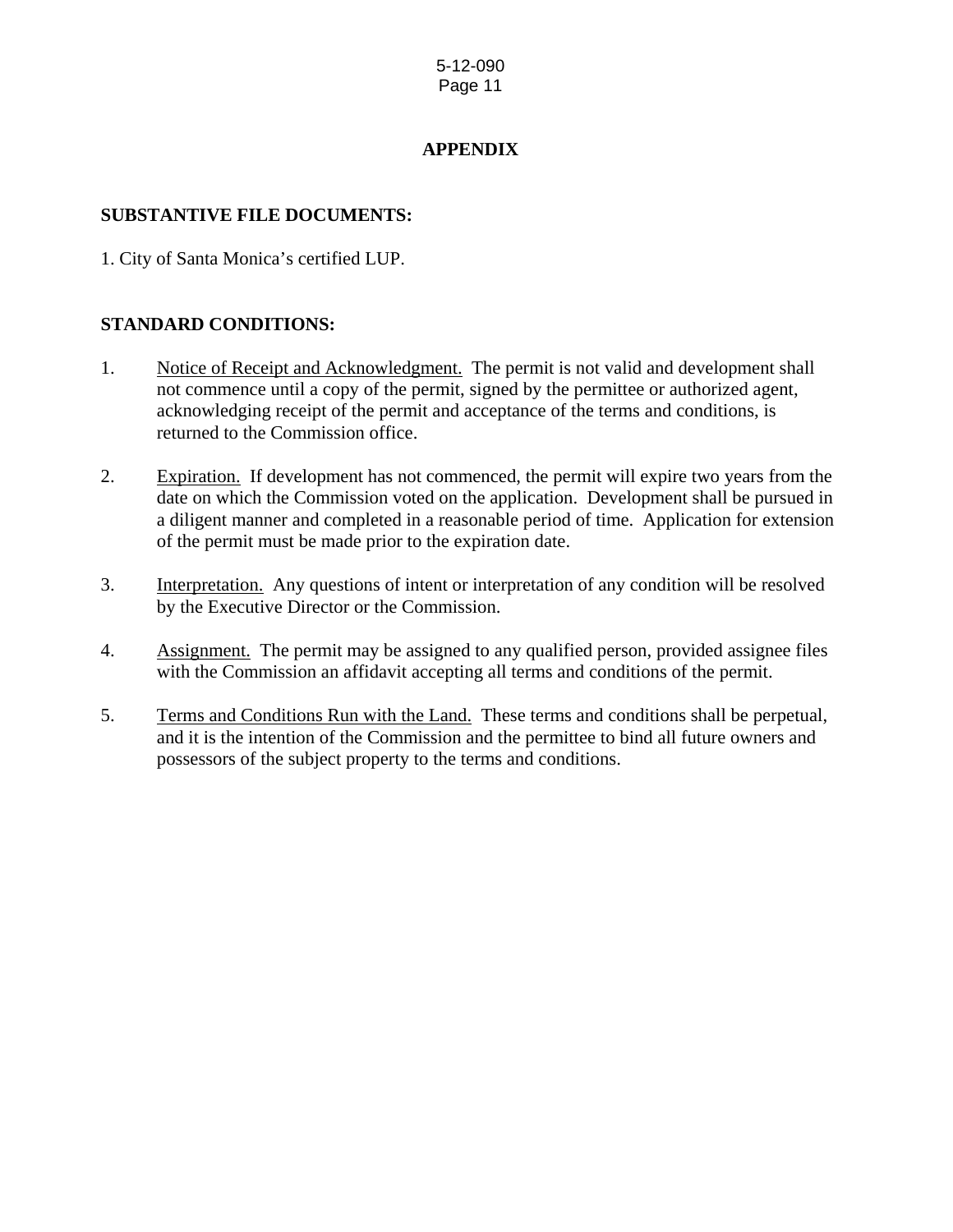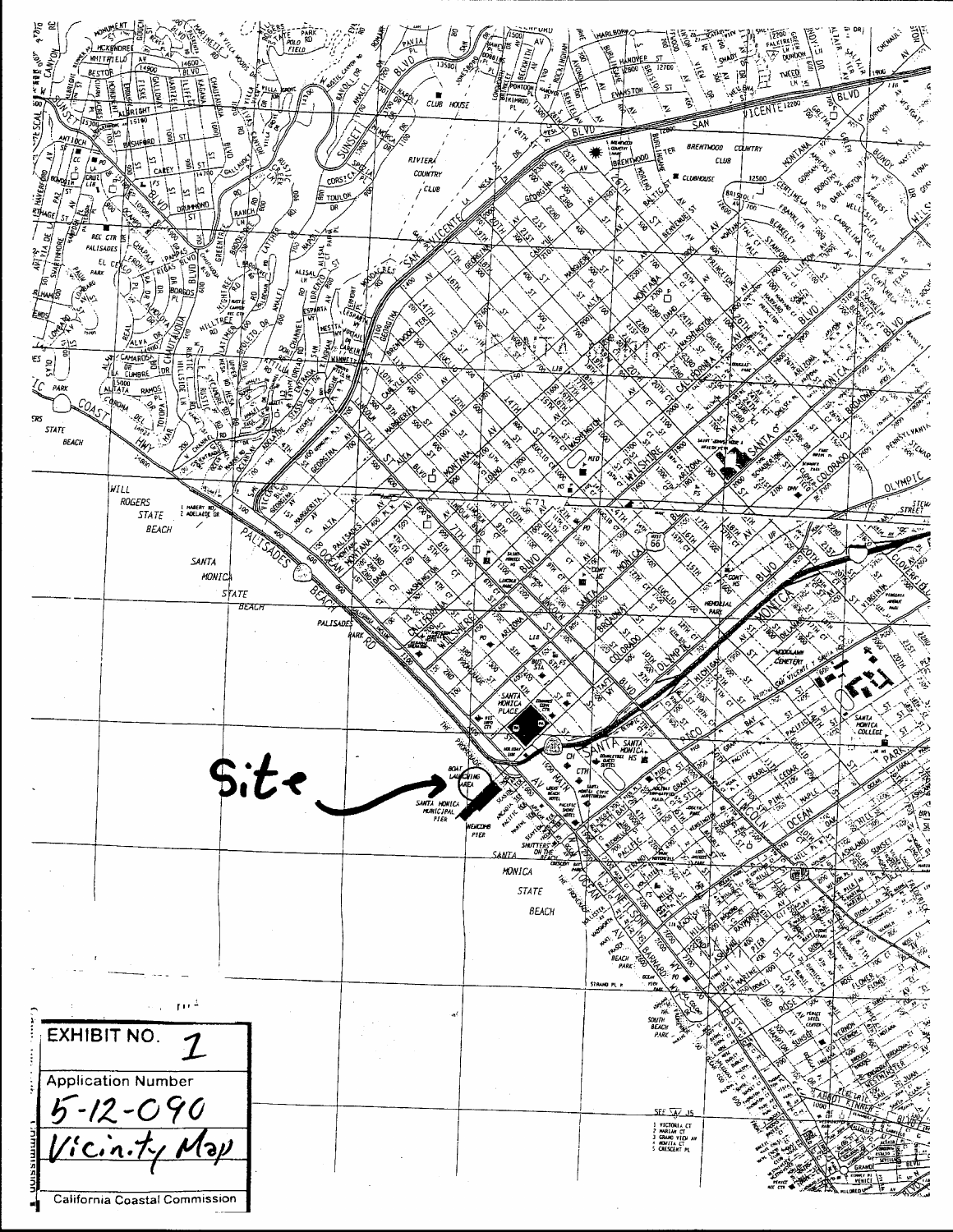